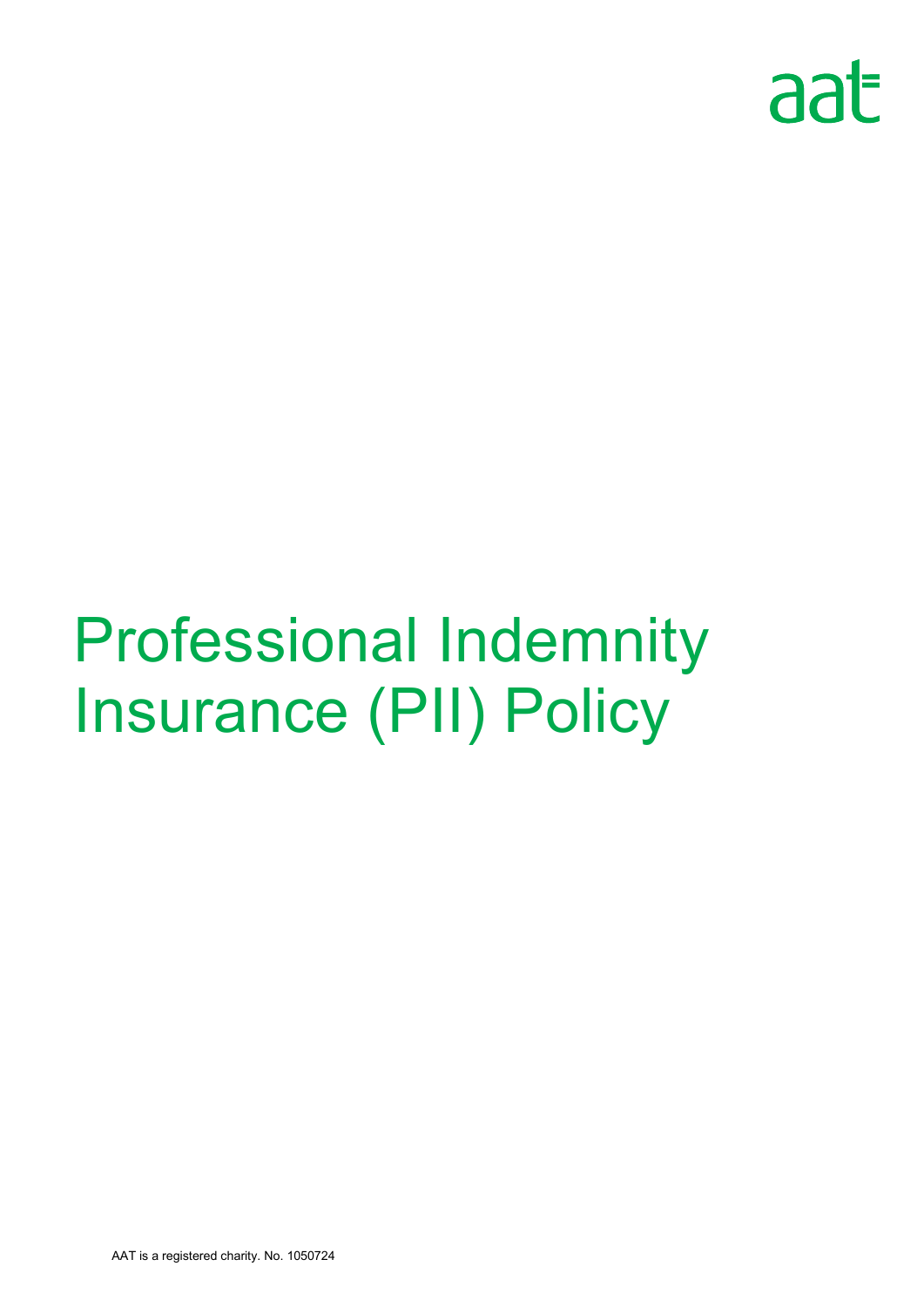# Professional Indemnity Insurance (PII)

#### **Document properties**

| Version                | V2.0                                 |
|------------------------|--------------------------------------|
| Owner / author         | Professional Standards and Policy    |
| Supersedes when issued | 19 June 2019                         |
| Date of issue          | 01 July 2022                         |
| Circulation            | www.aat.org.uk                       |
| Format for circulation | Electronic (PDF); print as required. |
| Classification         | <b>UNRESTICTED</b>                   |

#### **Change control**

| <b>Version No.</b> | Page | <b>Changes made</b>                                                                                                                                                                  | <b>Date</b> |
|--------------------|------|--------------------------------------------------------------------------------------------------------------------------------------------------------------------------------------|-------------|
| V2.0               |      | Revision to paragraph 3 to provide definition of 'gross fee income' for the<br>purpose of the policy.                                                                                | 01/07/2022  |
| V2.0               | 5    | Inclusion of paragraph 10 to set out requirement to renew level of PII required<br>at least annually, considering any changes to ensure that the level of cover<br>remains adequate. | 01/07/2022  |
| V2.0               | 5    | Inclusion of monitoring and compliance statements at paragraph 12-14.                                                                                                                | 01/07/2022  |

#### **Associated regulations and polices**

*Code of Professional Ethics AAT Regulations Disciplinary Regulations Licensing Regulations Licensing Policy CPD Policy Continuity of Practice Policy Client Care Policy Clients' Money Policy Health and Disability Policy Money Laundering Regulations* 

*.*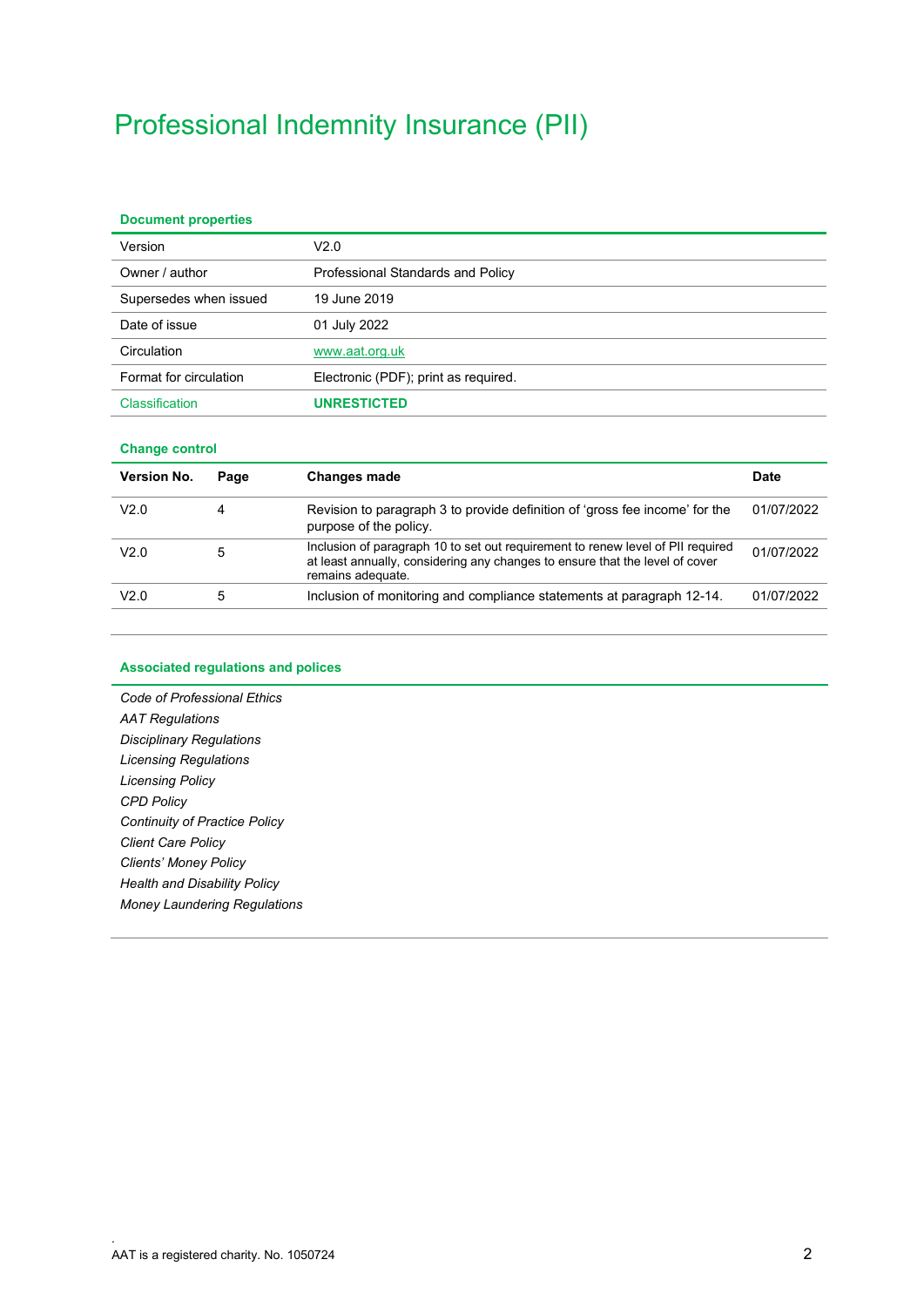## **Contents**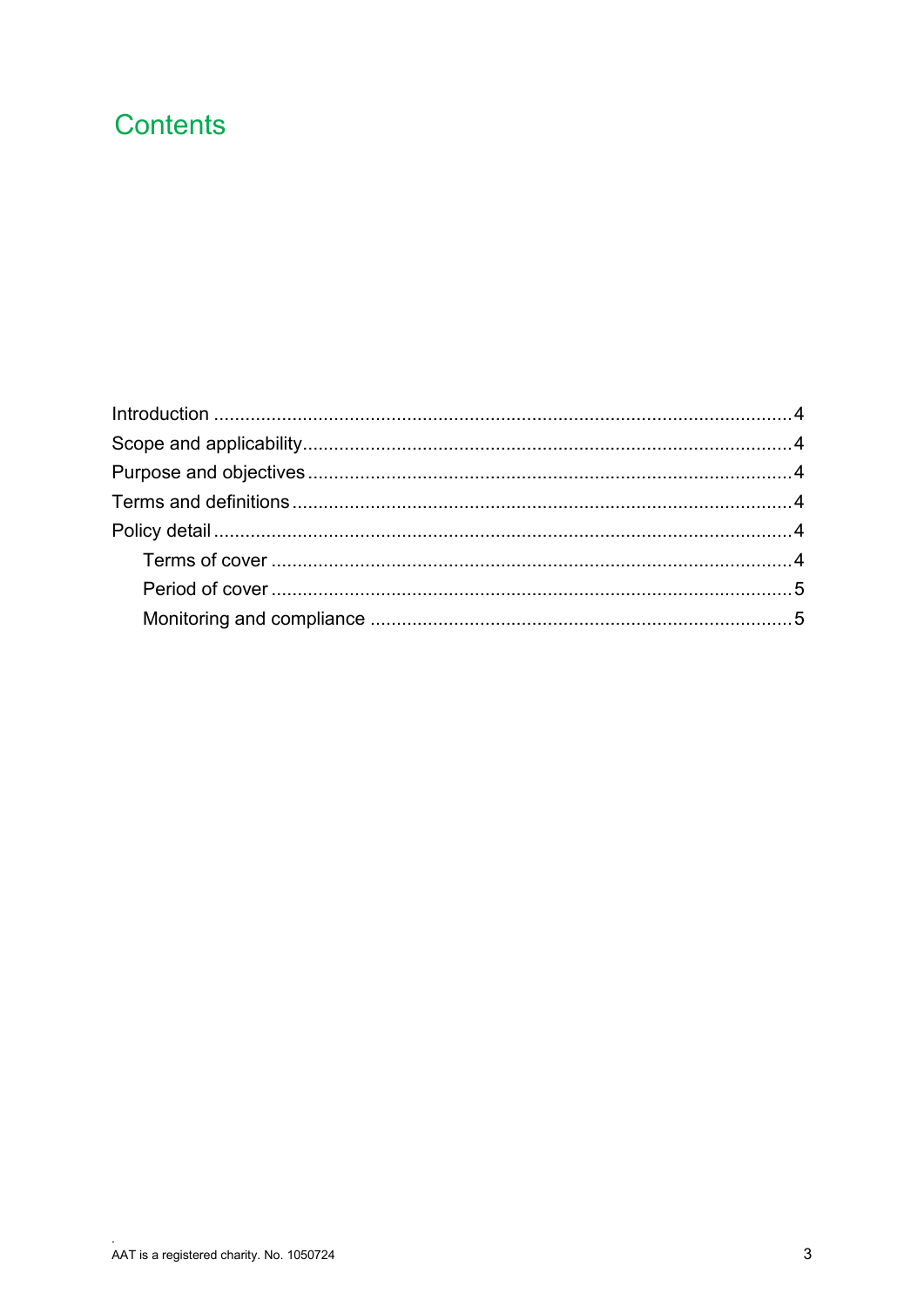## Introduction

Professional indemnity insurance (PII) is liability insurance that covers firms when a third-party claims to have suffered a loss, usually due to professional negligence.

## Scope and applicability

1. AAT requires that all *licence* holders have *professional indemnity insurance* covering the *selfemployed accountancy and/or bookkeeping services* they provide to the public. This policy applies in relation to all AAT licensed members.

## Purpose and objectives

2. It is in the public interest that AAT ensures *licence* holders have adequate *professional indemnity insurance* to protect clients in the event of professional negligence. This policy sets out the required level of *professional indemnity insurance* and is applicable to each firm recorded under the *licence*.

## Terms and definitions

3. The website is the definitive guide to all policies currently in force. All terms in italics, save titles of publications, are interpreted in the *AAT Glossary* which supports the entire policy framework.

All references to 'gross fee income' within this policy refer to the accounting year immediately preceding the commencement of a *professional indemnity insurance* policy. It must also include the income in respect of work which the firm has subcontracted to others unless the work is clearly shown as a disbursement in the invoice issued for the relevant work and the client knows that the firm is not taking professional responsibility for the work. If the firm has not yet completed an accounting year, its total income shall be an estimate of its total income for the coming year.

## Policy detail

#### **Terms of cover**

- 4. All *licence* holders must hold *professional indemnity insurance* which:
	- a) is on an 'any one claim' basis
	- b) includes full civil liability cover
	- c) is fully retroactive.
- 5. The minimum level of cover required is dependent on the *firm's gross fee income* and:
	- a) for sole traders must be the greater of:
		- i. 2.5 times the *firm*'s gross fee income; or
		- ii. £50,000
	- b) for partnerships must be the greater of:
		- i. 2.5 times the *firm*'s gross fee income; or

*.*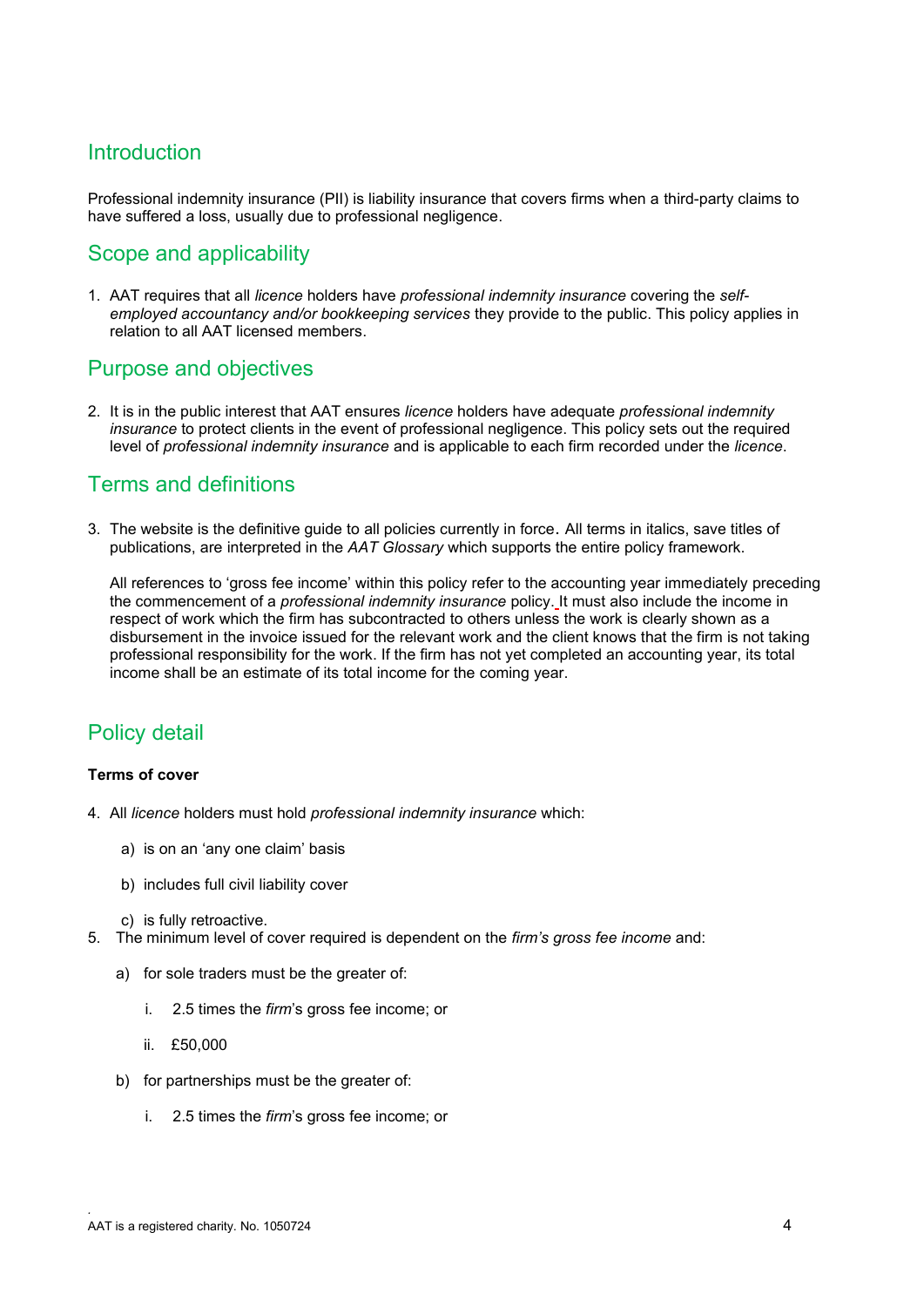- ii. £100,000
- c) for limited companies must be the greater of:
	- i. 2.5 times the *firm*'s gross fee income; or
	- ii. £100,000
- 6. If the gross fee income of any *firm* is greater than £400,000 the maximum level of cover required by this policy is £1,000,000.
- 7. The self-insured excess must be set at an amount which the *licence* holder is able to meet at all times.
- 8. Individuals licensed to carry out Limited Assurance Engagements must ensure that their *professional indemnity insurance* covers Limited Assurance Engagements and potential third-party claims.
- 9. Licensed members must keep records of any insurance claims made under the policy and be prepared to provide further information to AAT or representatives of AAT on request at any time.

#### **Period of cover**

- 10. A licensed member should review their level of PII at least annually, considering any changes to the firm's income, clients, resources, and the services that the firm may provide along with any other risk indicators, to ensure that the level of cover remains adequate.
- 11. All licensed members ceasing to practise must make arrangements to maintain the existence of adequate PII cover for a recommended period of six years from the date of cessation, but the member should check with their insurance provider for further advice. This is due to the fact that claims can still be made at a later date for work undertaken during the period of engagement with the client.

#### **Monitoring and compliance**

- 12. A licensed member must submit a licence annual declaration each year, in the format and by the means prescribed by AAT, confirming they have PII in place in accordance with the provisions of this policy.
- 13. Any licensed member providing *self-employed accountancy or bookkeeping services* to clients through multiple firms must ensure they obtain PII cover for each entity that meets the requirements of this policy.
- 14. A licensed member must, on request, make available to AAT (and our representatives) the firm's PII certificate and insurance policy. Any failure by a member to cooperate with AAT's monitoring arrangements in respect of professional indemnity may lead to action in accordance with the *Disciplinary Regulations* and/or *Licensing Regulations.*